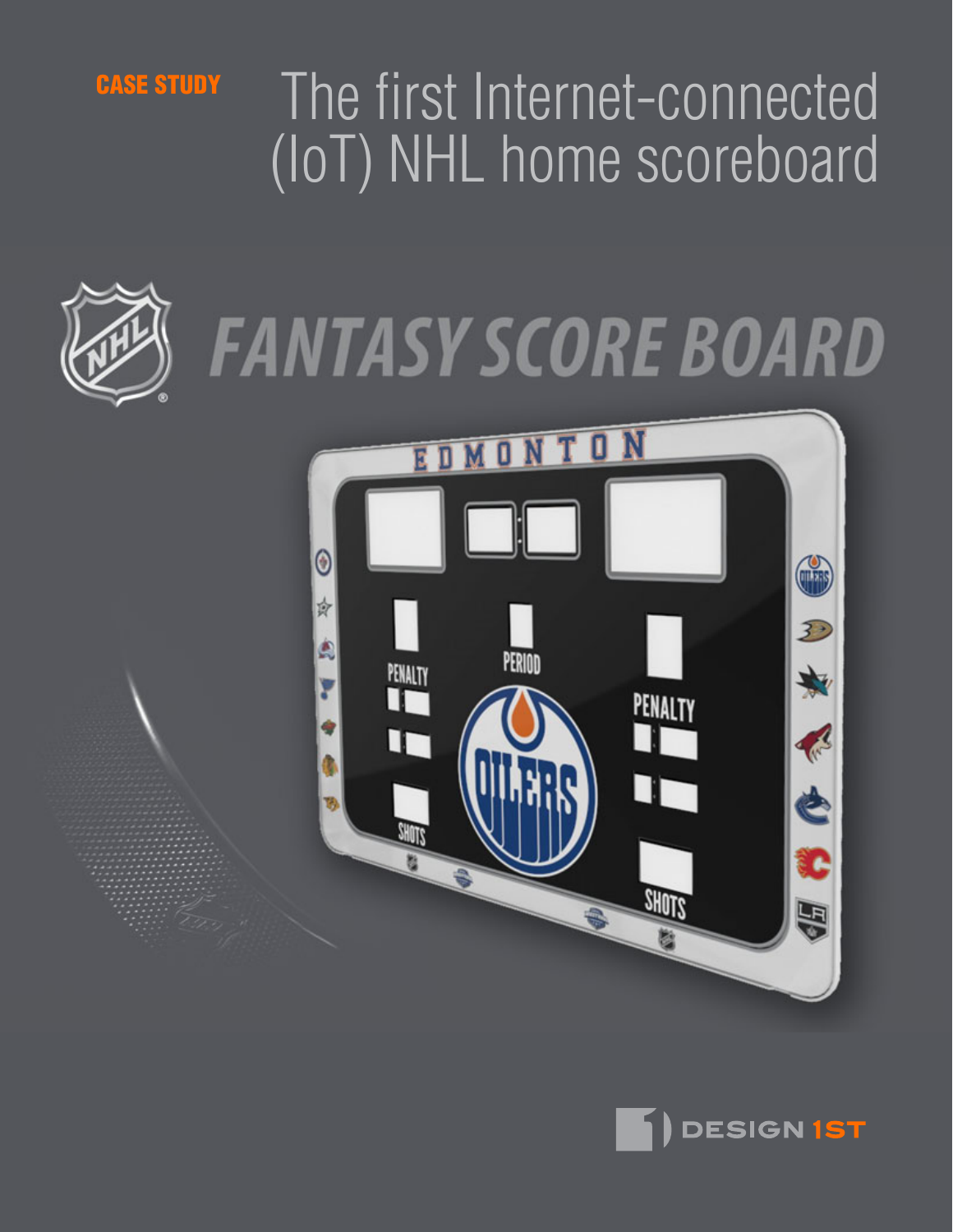*"After a costly false-start with another design company, we came to Design1st and they quickly got us back on track. Their IoT experience saved us."*

*Will Nault, Co-Founder Fantasy Scoreboards Inc. Edmonton, Alberta, Canada*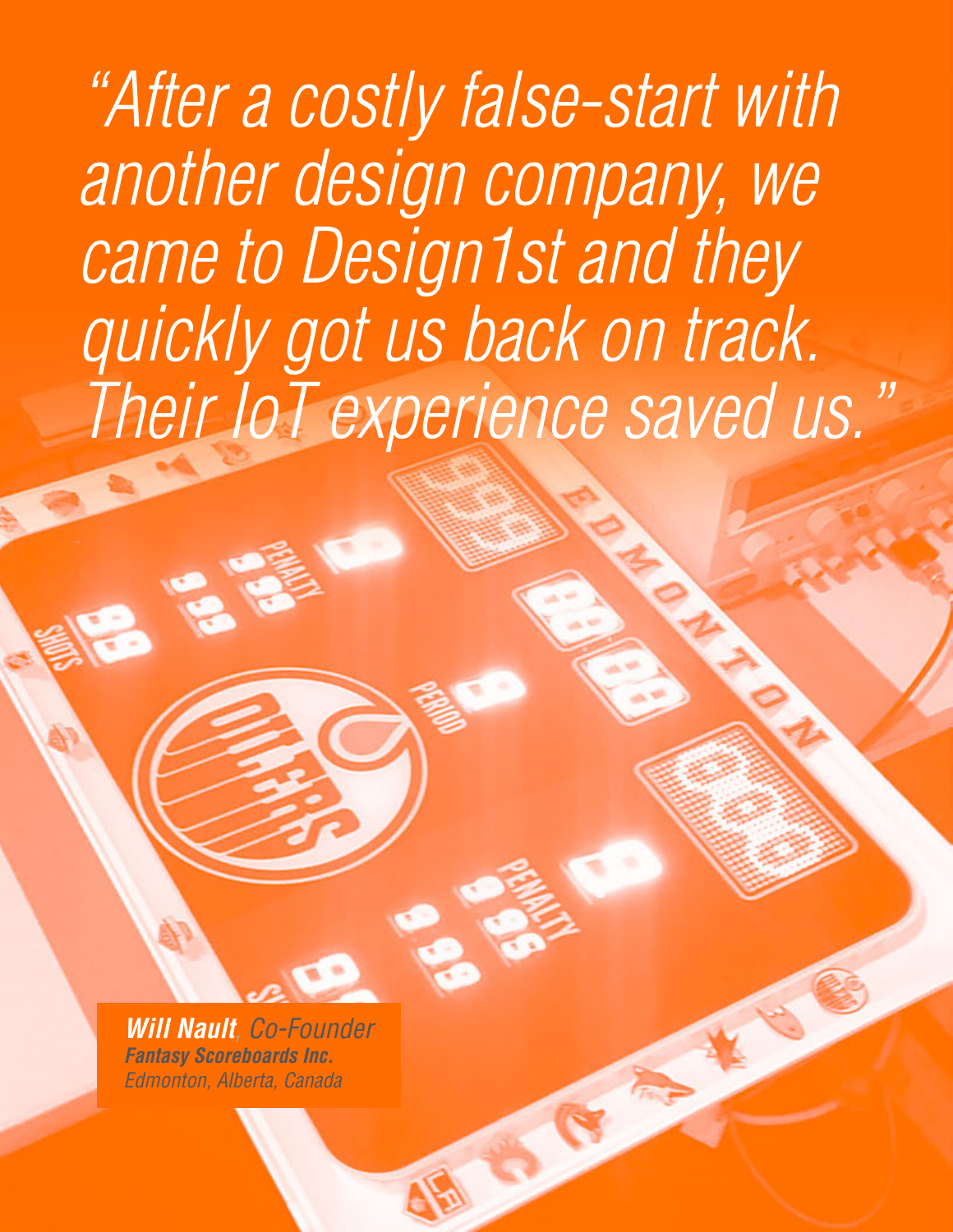### *Bring the Stadium Home to You*





Fantasy Scoreboards Inc.'s journey to success was not direct. Will Nault and Tyler Richards' idea for a "connected" NHL scoreboard began as nothing more than friends having a discussion over a beer. Their vision was to bring a real-time NHL score-tracking experience into sports bars and homes, where hockey fans could follow game scores through a wall-mounted Internet-connected display that streams all of the score and game data from the arena scoreboard.

The new value was glanceable awareness of the game while in social settings. TV's can be awkward to read and socially distracting when enjoying time with your friends.

### *Getting stuck in the IoT product development quagmire*

At first it seems easy to add connectivity to a product, as the infrastructure around IoT products is growing rapidly. There is already a wide choice of tools to connect your device to the web, engines to handle the data it downloads, and providers to host the software that it accesses in the cloud. With so many options to solve so many problems, Fantasy Scoreboards thought that a high level of IoT expertise would be unnecessary when developing their product. That proved to be wrong.

Their initial attempt to create the connected scoreboard was rocky to say the least  $-$  and costly  $-$  as there are challenges that make adding connectivity to a product very different from the more established aspects of product design.

Connectivity alters the customer journey and the physical design of your product; it requires IT team readiness, radio selection, remote control, and software and mobile apps; and it raises new questions with regards to security, support, and warranties.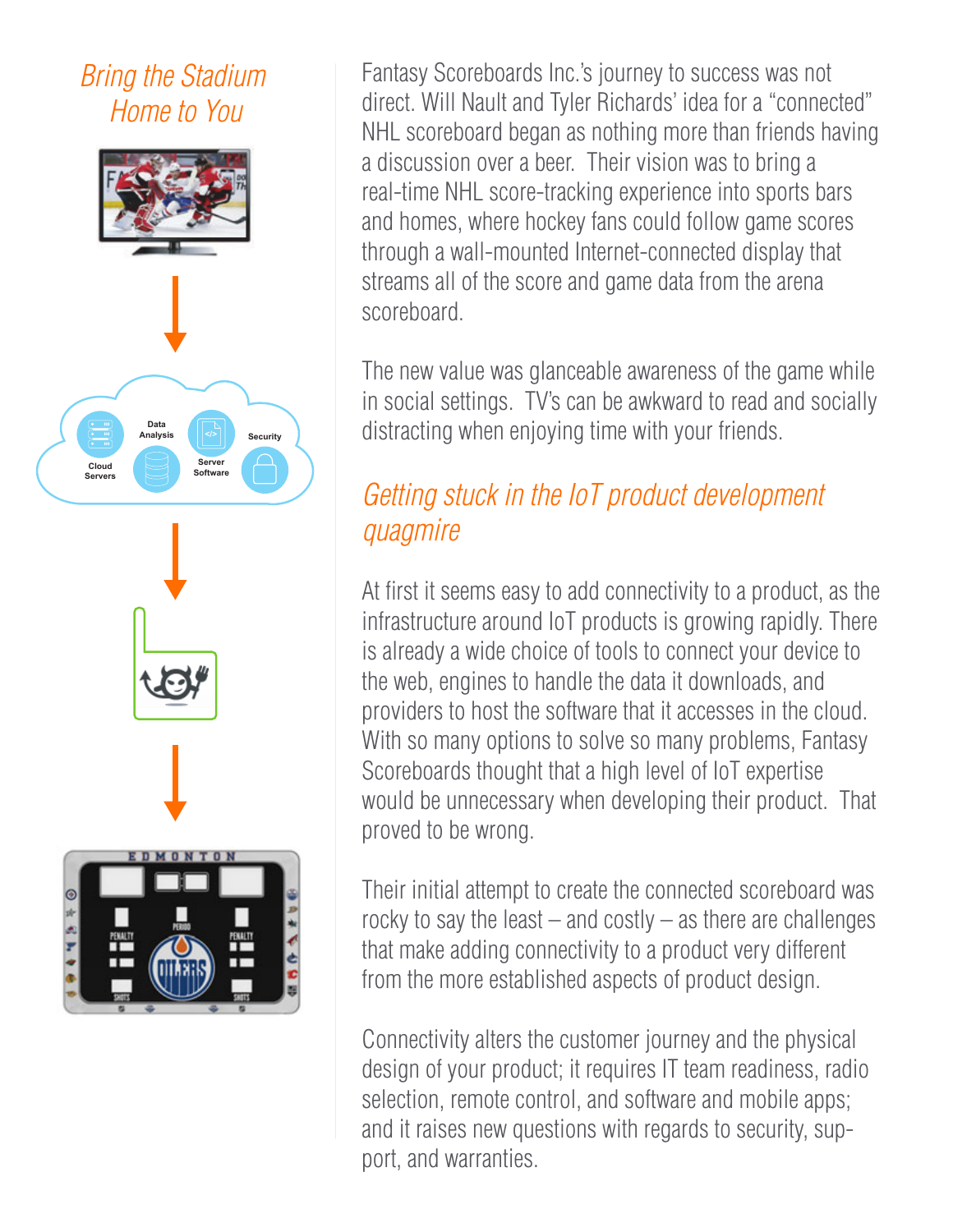## *At a Glance*

*• Project delivered in half the usual industry turnaround time: After a complete design restart, the scoreboard was shipping units within five months.*

*• Production cost slashed to 50%: A complete redesign, new components, and a new manufacturing process yielded huge cost reduction.*

*• A product that performs: A new IoT architecture overcame the original design flaws; the new product easily handles real time streaming data volumes and enables complete cloud-based control and firmware updating.*



### *The result?*

After selecting a couple of organizations to assist with the product creation – and then trying to manage all of the project variables that kept popping up – Fantasy Scoreboards reached a point where the projected costs of production for their product were far too high for them to meet the business and revenue models that they had so carefully planned. They now understood the realities of the IoT ecosystem. Their experience with various vendors, who dealt in everything from software design and development to hardware and manufacturing, had been disjointed, filled with delays, and had involved more cost increases than their project could handle.

### *A fresh start*

Will and Tyler realized that, to make their IoT project successful, they needed to work with companies that understood the overall project and could work together towards the same objectives. They selected the combined expertise of Design 1st and Macadamian: Design 1st for their experience with connected hardware, and Macadamian for their track record in software design.

Macadamian and Design 1st worked closely during the assessment of Fantasy Scoreboards' existing prototype, and they identified several critical deficiencies with the existing designs. The scalability would not be enough to meet projected data volumes; the hardware was not developed to be cloud controlled and maintained; and the physical design, selected materials, and volume manufacturing features meant that the product would never meet the market price point identified by Fantasy Scoreboards.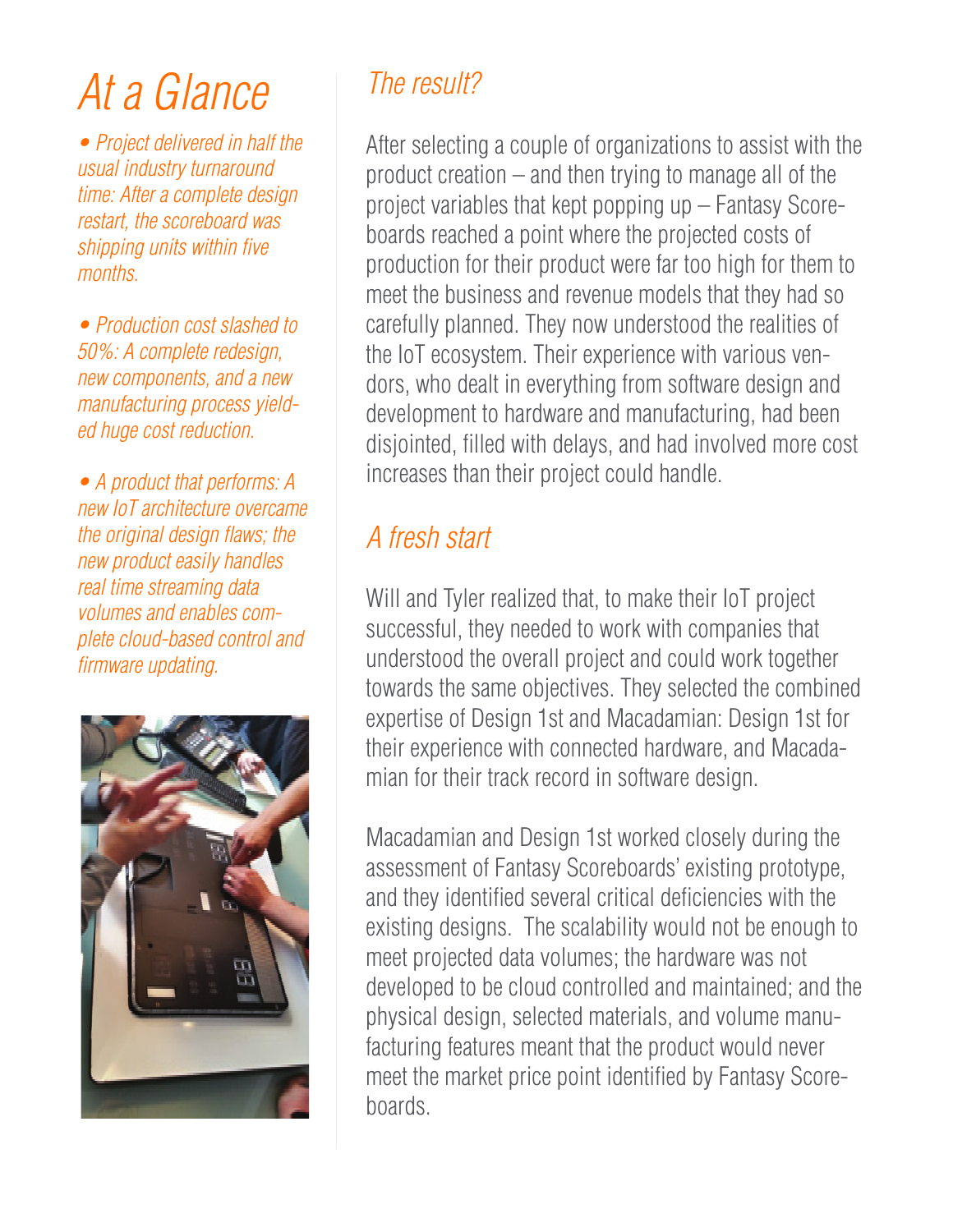### IoT experience key to project turnaround, 50% cost reduction, and on-time delivery



The success of the product meant completely re-creating it from the ground up, without losing the momentum that Fantasy Scoreboards had developed as part of its go-to-market activities. All parts and manufacturing strategies needed to be overhauled, and costs needed to be driven down.

This meant an incredibly tight timeline. Macadamian and Design 1st had only five months to engineer a completely redesigned scoreboard that was ready to ship to market. To put it into perspective, an aggressive timeline to complete a project of this complexity would have easily extended to eight months or more. However, Macadamian and Design 1st understood the significance of this endeavor for Fantasy Scoreboards, and they ran activities in parallel, trimmed out low risk approval steps and pulled out all the stops using their network to smooth out production set-up.

### *Back on track*

Macadamian and Design 1st worked on the project in lockstep. The partners dove into each software and hardware interaction which the product would involve, and constructed a design through the lens of the end user.

Macadamian reworked the software model, enabling faster data delivery and reducing the cost of operations. They completely rethought the ways in which the scoreboard would consume information, employing a Python-based VM and Microsoft Azure to do the work. And they provisioned, setup, and configured all software production and pre-production environments so that the scoreboards would be fully connected on time for their market launch.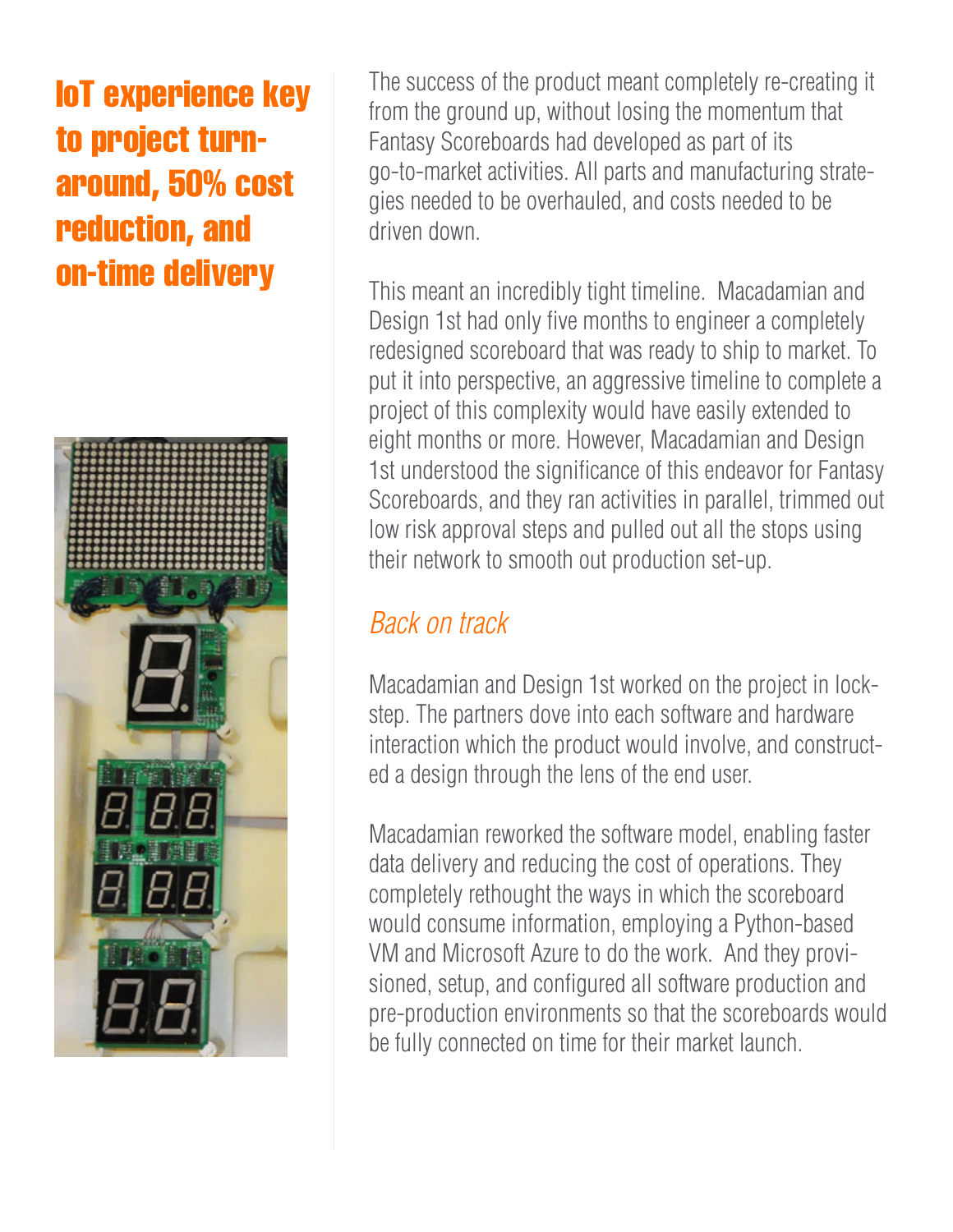

"Working with both Macadamian and Design1st was really a seamless experience," said Will Nault, CEO of Fantasy Scoreboards Inc. "They managed themselves, effectively connected their teams as needed, and delivered results – on time and with a budget well under the original design firm costs".

Design 1st ensured the new design was in line with market targets, future-proofed the product firmware coding with the cloud managed control, and managed the hardware costs from the start. One innovation that kept costs in check was reducing the size of certain display panels while ensuring the user experience was maintained, Design 1st created the display scrolling feature for longer team names and other information. They also introduced a messaging panel to the product, which added additional business opportunities, such as recurring revenue avenues from advertisement text and graphics.

Fantasy Scoreboards was new to contract manufacturing, so Design 1st walked them through all the available options, drew up quotation packages, and even accompanied them on their trips to meet different contract manufacturers, helping them to assess the manufacturing partner most suitable for their project.

### *From design to a market-ready product in only a few months*

Due to their close partnership with Macadamian and Design 1st, Fantasy Scoreboards got back on the original schedule. With prototyping and production development happening virtually all at once, Fantasy Scoreboards was able to progress from design to a market-ready product in only a few months.

"Working with both Macadamian and Design1st was really a seamless experience," said Will Nault, CEO of Fantasy Scoreboards Inc. "They managed themselves, effectively connected their teams as needed, and delivered results – on time and with a budget well under the original design firm costs".